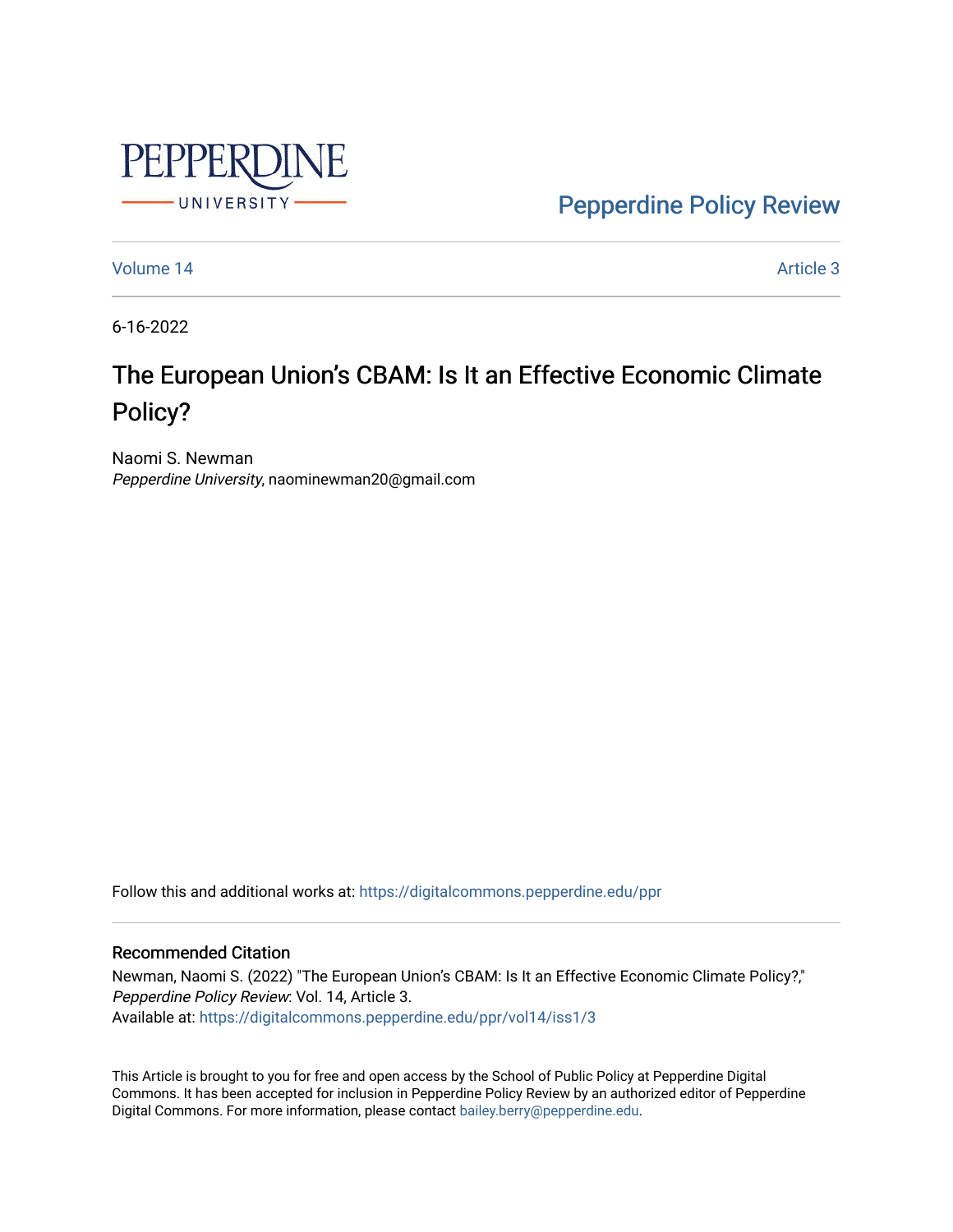## **Introduction**

Carbon taxes are utilized as a tool to address the negative externalities of carbon emissions from production. However, as countries begin to price carbon and create additional policies that address environmental damage, the issue of "carbon leakage" has emerged. Instead of reducing pollution as intended, products produced domestically are instead replaced with more carbon intensive imports (European Commission Taxation and Customs Union, 2021). This essentially reduces the effect of carbon pricing and makes environmental regulations less effective.

To combat this, the European Commission announced a proposal on July 14, 2021, to create a carbon border adjustment mechanism (CBAM). This carbon border tax aims to prevent carbon leakage and increase accountability worldwide for environmental degradation by equalizing the price of carbon in the EU (European Union) with that of imports.

 However, the potential outcome of this policy is a highly controversial topic among economists, policymakers, and environmentalists. Some economists assert that this border tax could disrupt global trade and potentially start trade wars, while others question the proposal's legality under WTO (World Trade Organization) laws. Those in favor argue that this mechanism would prevent carbon leakage and would lead to additional environmental regulations worldwide.

This paper argues that a carbon border tax is likely to succeed in the goal of reducing carbon emissions if regulated and enforced properly. However, some evidence demonstrates consumers and producers could face additional costs in the short term as a period of disruption could occur in the trade sector, while also shifting the carbon price burden onto developing countries. Therefore, the EU should continue with this program but ensure that a gradual transition occurs, giving manufacturers in other countries ample time to address additional costs and reduce emissions, while also ensuring that clean technology is accessible to developing countries. If successful, the EU should also advocate for other large importer countries, such as the US, to utilize a carbon border mechanism in order to increase the policy's effectiveness.

This paper will first discuss how carbon pricing aims to fix market failures that occur due to emissions in production before outlining the current system and proposal by the EU. The paper will then delve into a thorough literature review to illustrate the arguments from those in favor and against this proposal before offering the authors suggestions.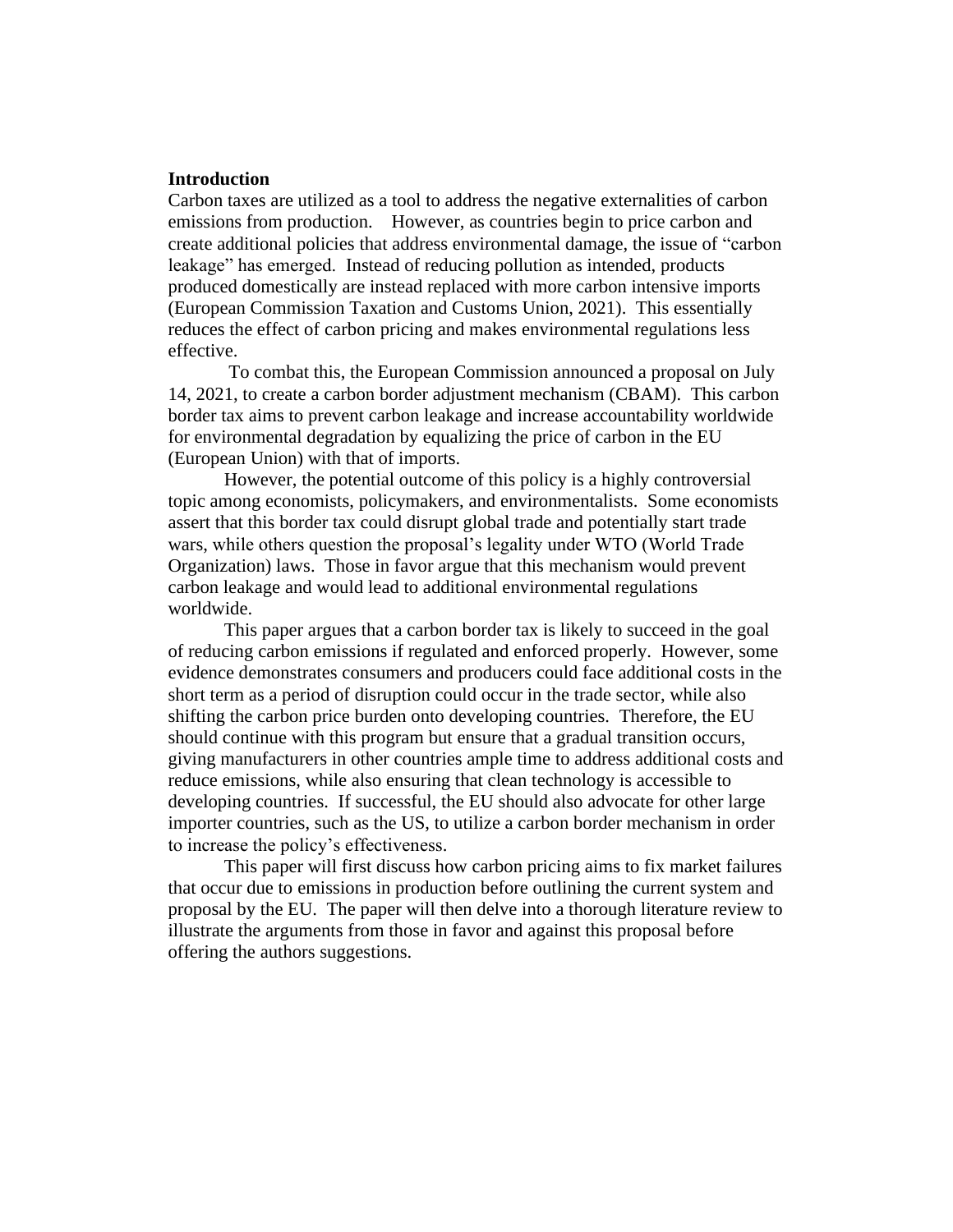## **Background on Carbon Pricing and the European Proposal for a Carbon Border Adjustment Mechanism (CBAM)**

Carbon pricing aims to fix the market failures that occur due to the negative externalities of production. According to basic economic principles, producers set the price and quantity of goods at the level where the quantity of the goods supplied meets the quantity of the goods demanded. When a firm produces goods that use fossil fuels, the resulting pollution is an added cost to society that is not accounted for in the production costs and therefore the supply curve. This results in market failure as firms will decide the quantity to produce based on the private costs (the costs to the firm) and not social costs (the costs to the firm as well as the additional costs to the community that occur). In other words, a firm that will produce more than the optimum amount. Carbon pricing aims to fix this using a market-based solution. By pricing carbon, the costs to the firm increases, shifting the supply curve and leading to a lower amount of goods produced. Using the above economic principles, this would result in the firm producing the socially optimal quantity of goods (Center for Climate and Energy Solutions).

A carbon tax can take the form of either an emissions tax per unit of carbon emitted or a tax on goods that are emission-intensive, such as a tax on gasoline (Center for Climate and Energy Solutions). Carbon pricing also encourages firms to reduce their greenhouse gas production to lower their cost. Firms might also switch to more renewable energy for production or adopt new technology that reduces emissions. It is important to note that a cap-and-trade program also aims to address emissions in production but accomplishes its goal by capping the amount of carbon emitted and allowing firms to trade allowances at a price set by the market (Center for Climate and Energy Solutions).

The EU currently has both a region-wide cap and trade system and the ability for individual member states to levy an additional carbon tax. The EU's cap-and-trade program (referred to as the Emissions Trading System or ETS) allows the market to set the price of carbon while the EU slowly decreases the "cap" of carbon permitted for production. The current price of emissions (paid by securing permits to pollute) is \$60 dollars per ton (Plumer, 2021). Currently, most industries in the EU, including electricity production are required to participate in the program. Although many countries in the EU such as France and Spain (European Commission, 2021) have their own additional carbon taxes on goods such as gasoline, this paper will focus on the expansion of the EU's policies and not individual countries' policies, to create a view of the impact of the CBAM in a more concise manner.

The EU has recently announced that it is planning on decreasing the cap on carbon even further in order to reduce greenhouse gas emissions to 55 percent below 1990 levels by 2030. The EU also has plans to stop giving out free trade allowances and to tighten the cap even further, raising the price of carbon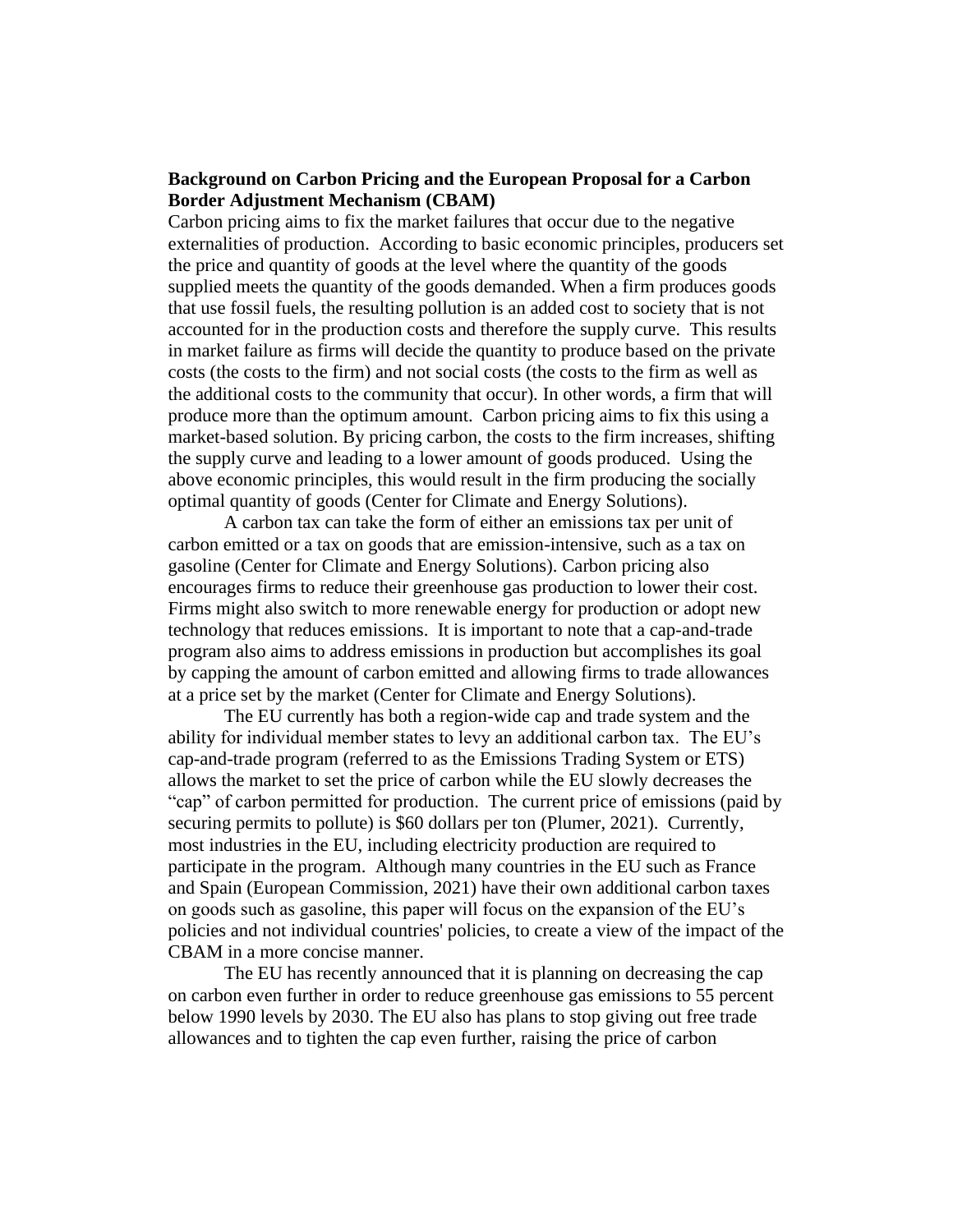(Plumer, 2021). This will force manufacturers to take even more costly measures to reduce emissions or be compelled to raise their own price if they continue to. emit at the same level.

There is a concern that EU firms will be at a competitive disadvantage in their own markets due to the increased cost of production. This decrease in comparative advantage could have two consequences: EU firms will take their production overseas where carbon pricing policies do not exist to reduce production costs and remain competitive, or EU products could be replaced by more carbon intensive products imported from other countries. This phenomenon is called "carbon leakage" (European Commission, 2021). Despite the EU's aim to reduce emissions, globalization and the large number of products the EU imports could cause manufacturing to shift from one country to another. Therefore, consumer products purchases may be produced using *more* carbon emissions, not less as the policy intends.

The EU's solution to "carbon leakage" and the potential disadvantage domestic producers face is to create a Carbon Border Mechanism Adjustment (CBAM) that equalizes the price of carbon for both imported goods and goods produced domestically. Essentially an import tax on the amount of carbon that is emitted when creating goods, the CBAM will require reporting of emissions for every imported item. Countries looking to export goods to the EU will then buy carbon certificates corresponding to the current carbon price in the EU. The ETS, rather than the countries themselves, will set the price of carbon. It is important to note that even though the price of carbon will be equal to the price of carbon in the EU ETS market, firms that are exporting to the EU will *not* participate in the cap-and-trade system currently in place (the ETS market). Countries do not have the option to trade certificates with other firms; the CBAM is a carbon tax or a cap-and-trade program.

The proposed system also allows EU importers to have the opportunity to prove a carbon price has already been paid in the production process (European Commission, 2021). For example, a good that is produced in California, which currently has its own carbon pricing, will get the amount paid in carbon pricing to California deducted from its carbon fees to the EU. As this is the first program of its kind, the EU proposes a start date for the program of 2023 in an initial stage where EU importers will have to report emissions, but they will not be charged for them. Initially, the CBAM will only apply to iron and steel, cement, fertilizer, aluminum, and electricity, as they are sectors the EU has classified as high risk for carbon leakage (European Commission, 2021). If successful, the system will be fully operable by 2026 with the border tax coming into effect for these sectors. The European Commission has noted that the CBAM will cover other sectors over time, although it does not specify the timing of this (European Commission, 2021).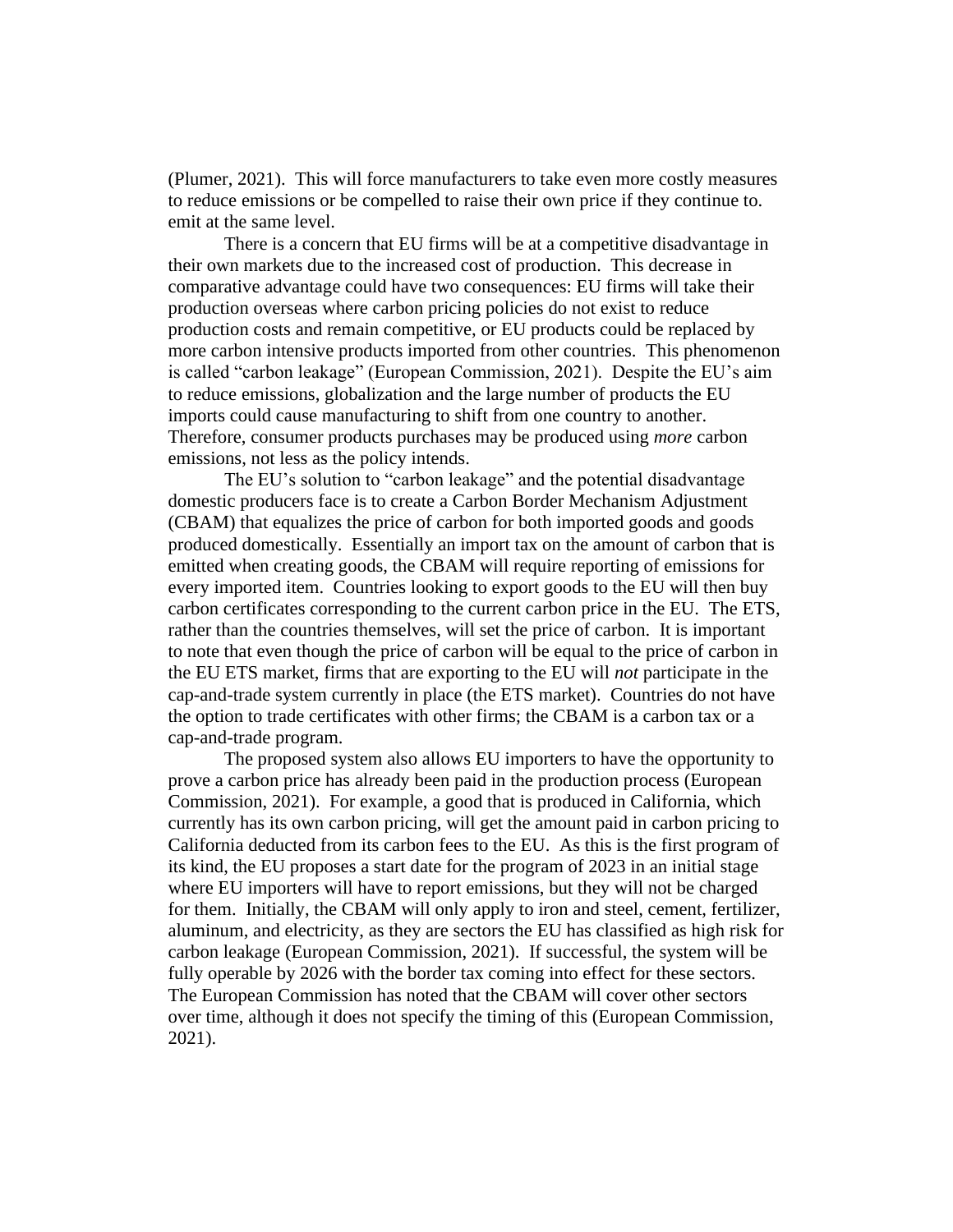#### **Literature Review on Effectiveness of Carbon Taxes Domestically**

Although some countries have had difficulty reducing emissions through carbon taxes (Funke and Mattauch, 2018), many have been successful in reducing emissions and raising revenue for other environmental work. More than 40 countries and 20 cities, states, and provinces have now adopted some form of carbon pricing mechanism aimed at reducing emissions (Plumer and Popovich, 2019). Although many countries have implemented some form of carbon pricing, it is important to mention that there is no universal carbon price, although many have argued for one (Plumer and Popovich, 2019).

Sweden has had a successful carbon tax program that decreased emissions without impacting GDP growth. Sweden has one of the longest experiments in the long-term effects of a carbon tax on emissions, being implemented in 1991 (The World Bank, 2014). Although the tax rates on carbon are one of the highest in the world (\$139 per ton of CO2), the revenue from the tax goes to the general government budget, which allows reduction of other taxes (Funke and Mattauch, 2018). Sweden's initiative has worked; from 2000-2012 the country's greenhouse gas emissions fell 16% while its GDP grew by about 30 percent (The World Bank, 2014). Sweden has demonstrated that GDP can be separated from emissions, and in addition, countries do not need to utilize fossil fuels to achieve economic growth.

Canada has its own national carbon pricing scheme. Still, provinces are allowed to make their own local climate policies that can tax carbon at a higher rate and designate the destination of revenue. Canada's national carbon tax is C\$40 (\$31.45 US) per ton of CO2, intending to increase it to C\$170 (\$133.68 US) per ton by 2030 (Citizens Climate Lobby, 2021). The scheme remains popular because 90% of the revenue is returned to citizens in carbon tax rebates to be used on electricity bills (Citizens Climate Lobby, 2021). Provinces have made measures that include ensuring that those who are disproportionately affected by the tax are given more rebates and have also ensured that some of the revenue is spent on investments in green technology (Funke and Mattauch, 2018). Canada has also provided an additional incentive for firms to decrease emissions; the tax will rise C\$5 dollars each year after 2030 until emission goals are met (Citizens Climate Lobby, 2021).

#### **Literature Review on the CBAM and Other Carbon Border Tax Proposals**

Despite the relatively recent introduction of the CBAM proposal, many economists and other experts have already discussed the feasibility and potential outcomes of a carbon border tax. Critiques of carbon border taxes generally fall under two categories: concerns about the effectiveness and feasibility of the tax, and how other countries and world trade, in general, would be affected. These more general studies can be combined with newer studies on the potential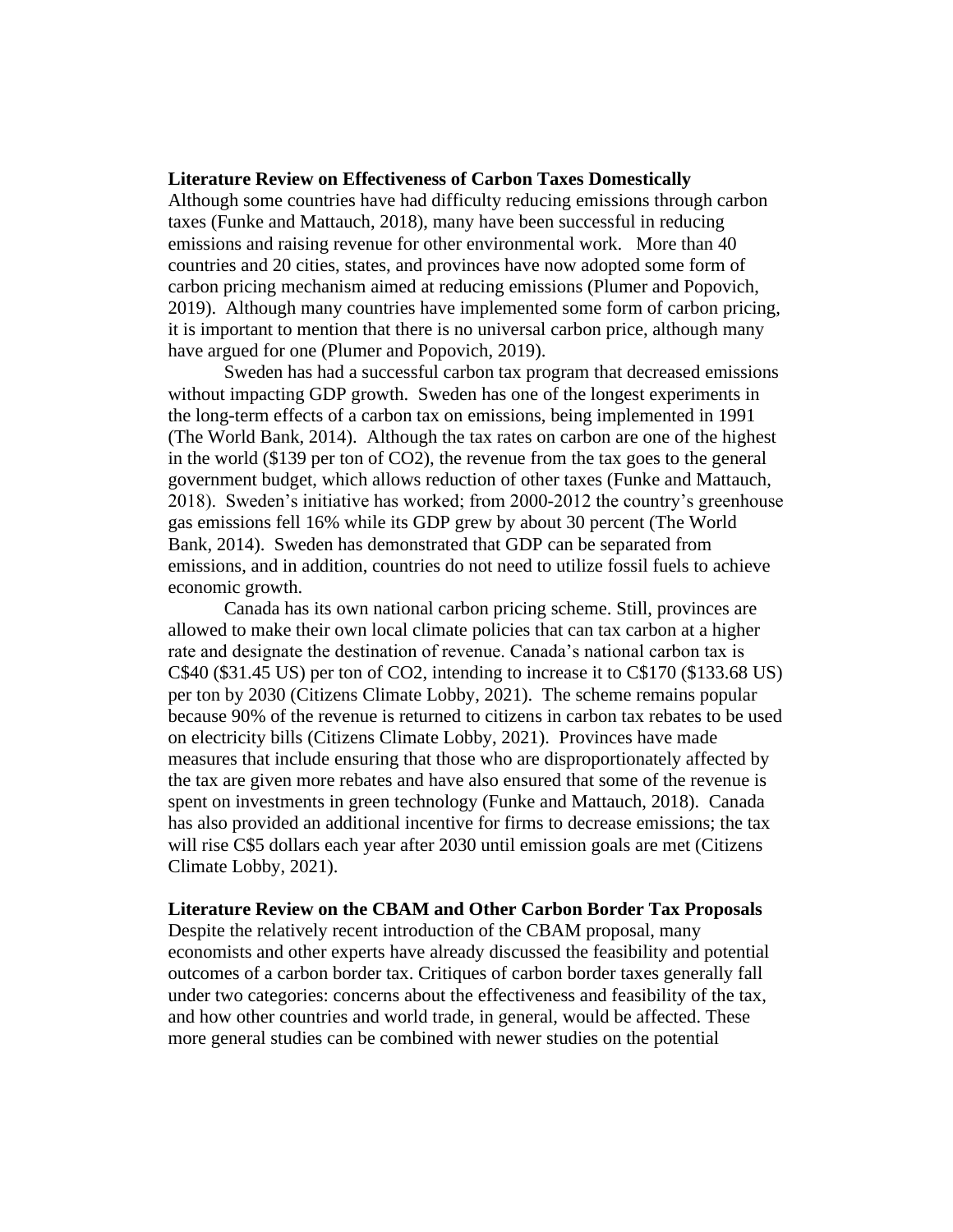implications of the CBAM on world trade to create a thorough analysis of some of the disadvantages and challenges some anticipate the EU proposal would have.

#### **Arguments Against**

Despite the EU's assurance that the tax would comply with rules of the World Trade Organization (European Commission, 2021), several authors argue that there is a possibility the proposal would be challenged, and other countries affected by the tax are likely to ask the WTO to review the proposal and possible trade disputes. Sam Lowe (2019) points out that carbon taxation is an area that has yet to be tested by WTO law, and the EU would have to ensure that it treats foreign and domestic products the same (p.5). Lowe also points out that the General Agreement on Tariffs and Trade (GATT), which is the predecessor of the WTO, allows a member to "levy an additional tax on imports so long as it is equivalent to the cost imposed on the domestic industry by an internal tax or similar" (p. 5). Therefore, the EU would have to prove an industry producing the same product in the EU and a foreign country would be taxed identically. James Nedumpara and Shiny Pradeep (2021) also discuss the possibility of legality issues with the CBAM, noting the difficulty in taxing emissions, which is a byproduct of the good rather than a tax on the good itself (p. 163).

In addition to these legal issues, some authors also note the difficulty in enforcing this policy. Nedumpara and Pradeep (2021) note that some foreign countries do not have the institutions or government sectors that monitor industries' emissions (p. 164). They argue that even for small firms, it could be difficult to measure carbon emissions accurately and for the EU to confirm them. Lowe agrees with this, noting the additional cost these firms could face if forced to measure emissions accurately (p. 5).

There is also some doubt whether the CBAM would accomplish its goal to reduce carbon emissions. Christoph Böhringer et al (2020) argue that trade flows and structural changes in the economies determine whether carbon border taxes are effective. In their model, which demonstrates the effect of a border carbon tax after the financial crash of 2008, the effects on carbon reduction are "modest" (p. 691). Georg Zachmann and Ben McWilliams (2020) note that countries may use trade deviation and reroute their products to other countries that do not have a carbon tax, limiting the effect on emissions (p. 8).

Other economists are more concerned with the potential detrimental impact on world trade and international markets. Lowe (2019) notes that some countries could see a carbon tax proposal as a protectionist tariff rather than an effort to fight global emissions and climate change (p. 6). He argues that this could lead to escalation and other countries erecting protective barriers making it difficult for the EU to create free trade agreements (p. 6). Zachmann and McWilliams (2020) mention that there has already been pushback from other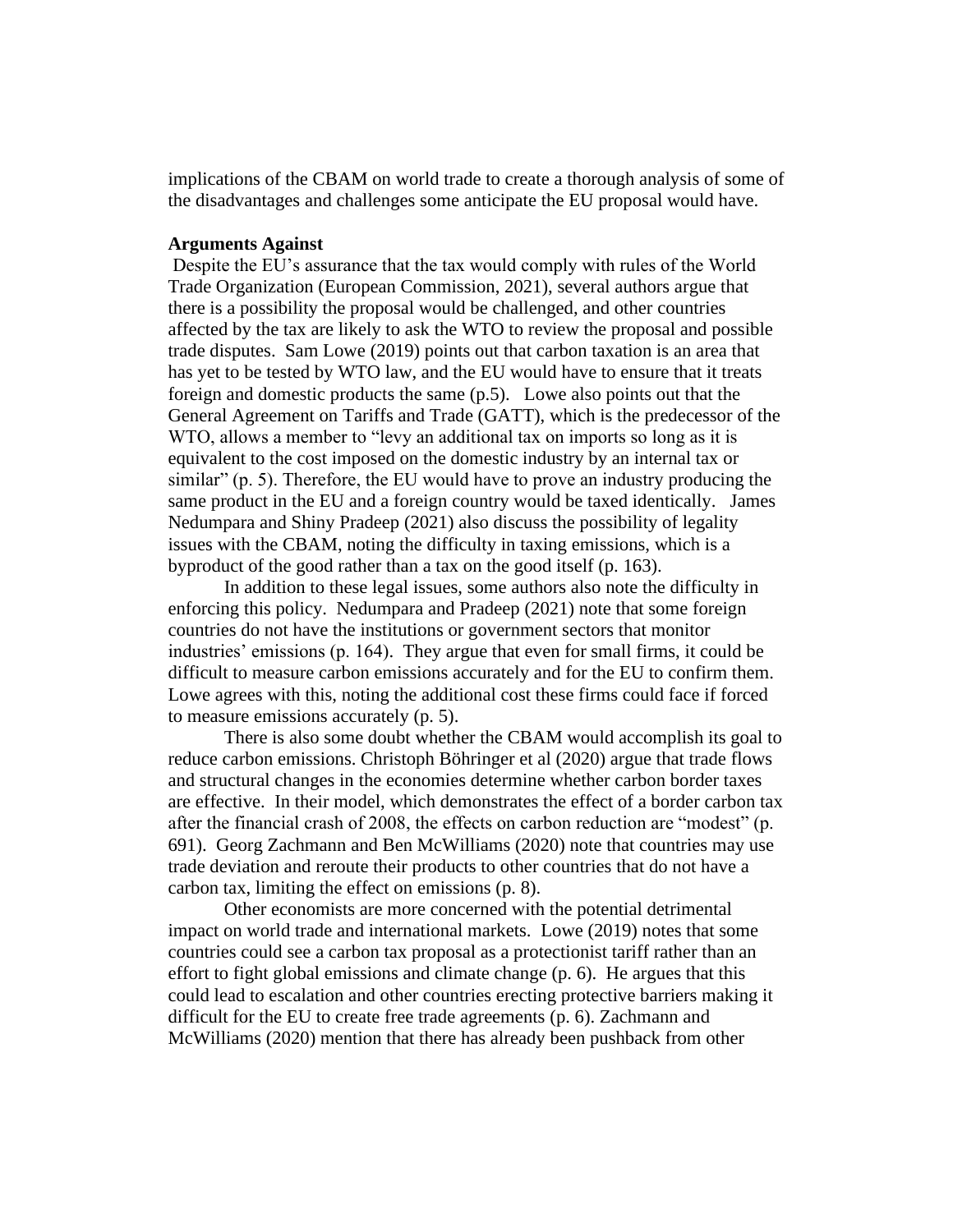countries that are skeptical of the intent behind the proposal, such as from Poland's prime minister (p. 11-12). In addition, the authors suggest that retaliation such as tariffs on automobiles by the US could become an issue (p. 12).

Ben Aylor et al (2020) focus their research paper solely on the possible effects on world trade. The authors are concerned about sourcing decisions that would affect the entire supply chain and whether the industry is directly affected by the carbon tax or not (p. 4-5). Aylor et al are also interested in the effect the CBAM would have on competitiveness as emission heavy products would now be at a disadvantage compared with EU or foreign companies who use less energy to produce their products (p. 7). This could send shockwaves through the trade market. In another model by Aaditya Mattoo et al (2013), decreasing exports from industrial countries such as India and China may be an unintended consequence of a carbon border tax. However, it is important to note that their model is a general carbon border tax, not the CBAM, which only focuses on certain sectors in its initial phase.

Economists also raise some moral questions, particularly the proposal's burden on developing countries. Nedumpara and Pradeep (2021) point to a multitude of international treaties, such as the United Nations Conference on Trade and the Environment, that state a global consensus should be a prerequisite to introducing environmental measures that affect the globe (p. 168). In addition, Nedumpara and Pradeep note that this proposal does not consider differences in emission standards across economies, leading to possible political pushback (p. 171). Zachmann and McWilliams (2020) agree with the notion that there is precedence in international text that developing countries should not face the same mitigation burden, pointing particularly to the United Nations Framework Convention on Climate Change (p. 11).

#### **Arguments in Favor**

Despite the critiques outlined above, many economists favor the CBAM proposal and argue it is feasible, legal, and has the potential to make a large impact on emissions globally. Firstly, there is a consensus among many economists that the CBAM is legal under WTO laws and guidelines. Although Morris (2018) wrote his paper prior to the proposal by the EU, he demonstrates that a carbon border tax can be WTO-compliant and points to a specific framework created by Resources for the Future (RFF) and Georgetown University that is both effective and comprehensive and follows the WTO rules (p. 9). Morris notes that a border tax that applies consistently across all countries regardless of their stages in development or emission standards would help ensure that the proposal is WTO compatible (p. 21). Although Morris does not explicitly mention the CBAM, the aspects of the carbon tax he outlines align with the features of the CBAM.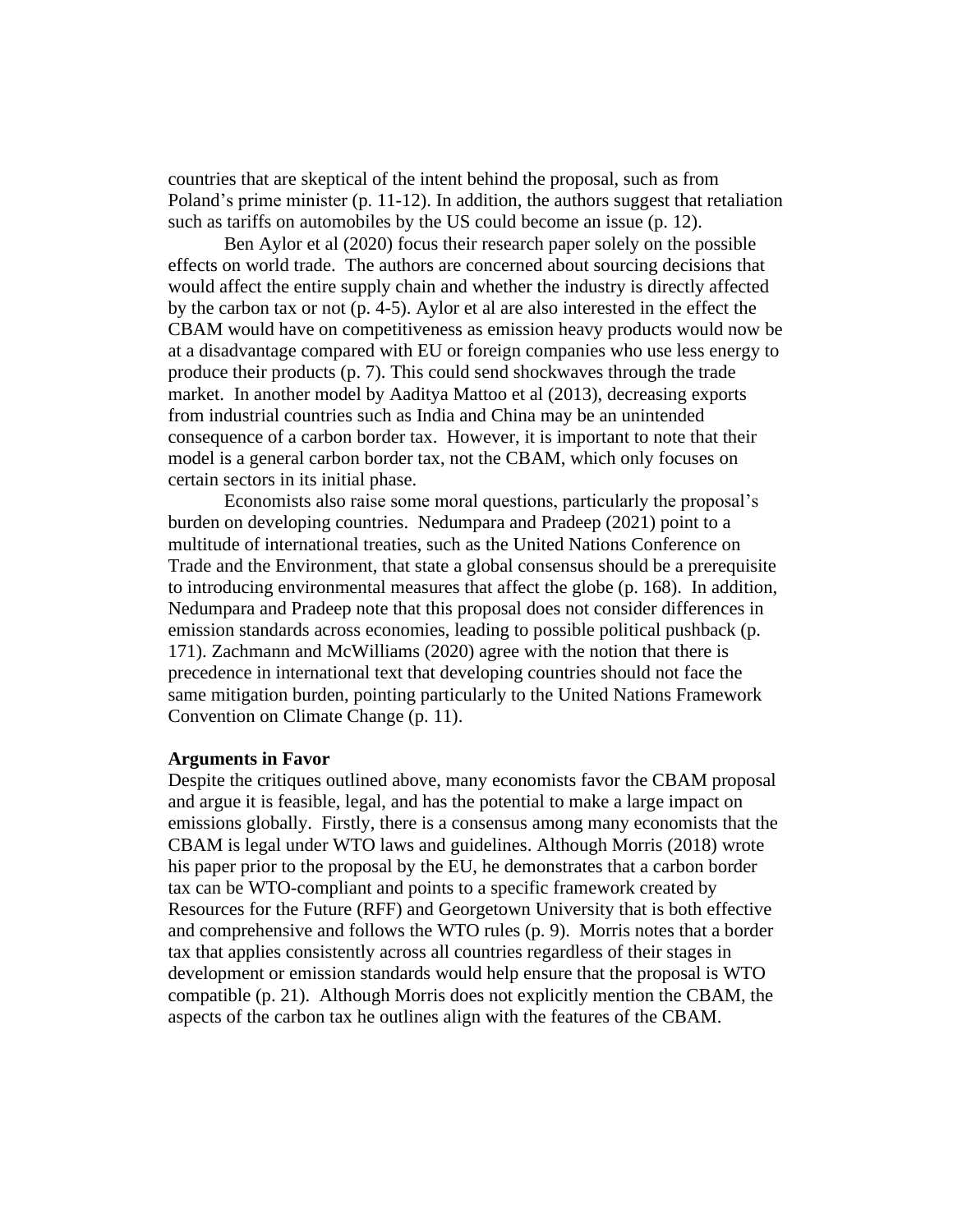Similarly, Ismer and Neuhoff (2007) argue that border tax adjustments can be created to be compatible with WTO constraints (p.137). Ismer and Neuhoff analyze the relevant sections of GATT and determine that a carbon border tax would not qualify as discrimination against "like products" (Art III. Section 2 of GATT, p. 145). In addition, Ismer and Neuhoff determine that there is no mention of whether taxes or tariffs cannot result in significant distortion in trade flows; the only requirement is that "excessive" charges cannot be placed on like products or substitutions (p. 147). Lastly, Ismer and Neuhoff note that GATT allows measures "necessary to protect human, animal or plant life or health," and they argue that taxes aimed at reducing emissions and climate change should be justified by that clause (p. 150).

Many experts also believe that the effects on world trade can be reduced through investment in less emission-intensive practices. Acar et al (2021) designed a study that observed the potential effects of an EU carbon border tax on the Turkish economy. The authors begin their study by creating a model where Turkey continues its "business as normal" path of emissions. They find that the impact of the carbon border adjustment would result in a loss of 3-4% of the GDP by 2030 (p. 19).

The authors then adjusted their model to see how Turkey reducing its annual emissions to 481 million tons by 2030 changes the outcome (p. 19). The results are surprising in that the model suggests a carbon border adjustment alongside a reduction in emissions expands industrial production by 6.5% and exporting sectors such as the automotive industry can gain potential output gains of over 60% (p. 24). Therefore, the authors conclude that by taking action to reduce emissions, the carbon border tax can increase social and private welfare in both normal economic terms and improve environmental and health conditions (p. 24). The authors also note that Turkey's government will have to take a substantial role in transforming the current economy to a more climate friendly one. They recommend creating a cap-and-trade program like the EU ETS to help this process occur before the tax is put in place and thereby minimize economic losses (p. 25). The author's conclusions demonstrate that a carbon border tax may not necessarily result in adverse effects to other countries' economies and global trade if preparatory actions are taken.

A few economists also say that the CBAM could effectively prevent carbon leakage and make a difference to worldwide emissions. Hecht and Peters (2019) use a model of two countries to predict the effects of border adjustments on carbon pricing, and therefore emissions. The model concluded that the addition of a border adjustment increased the average carbon price in both countries (p.105). Hecht and Peters looked at how carbon border taxes affect industrialized countries that are net carbon importers. Hecht and Peters argue that domestic carbon pricing is not normally effective in these countries as they import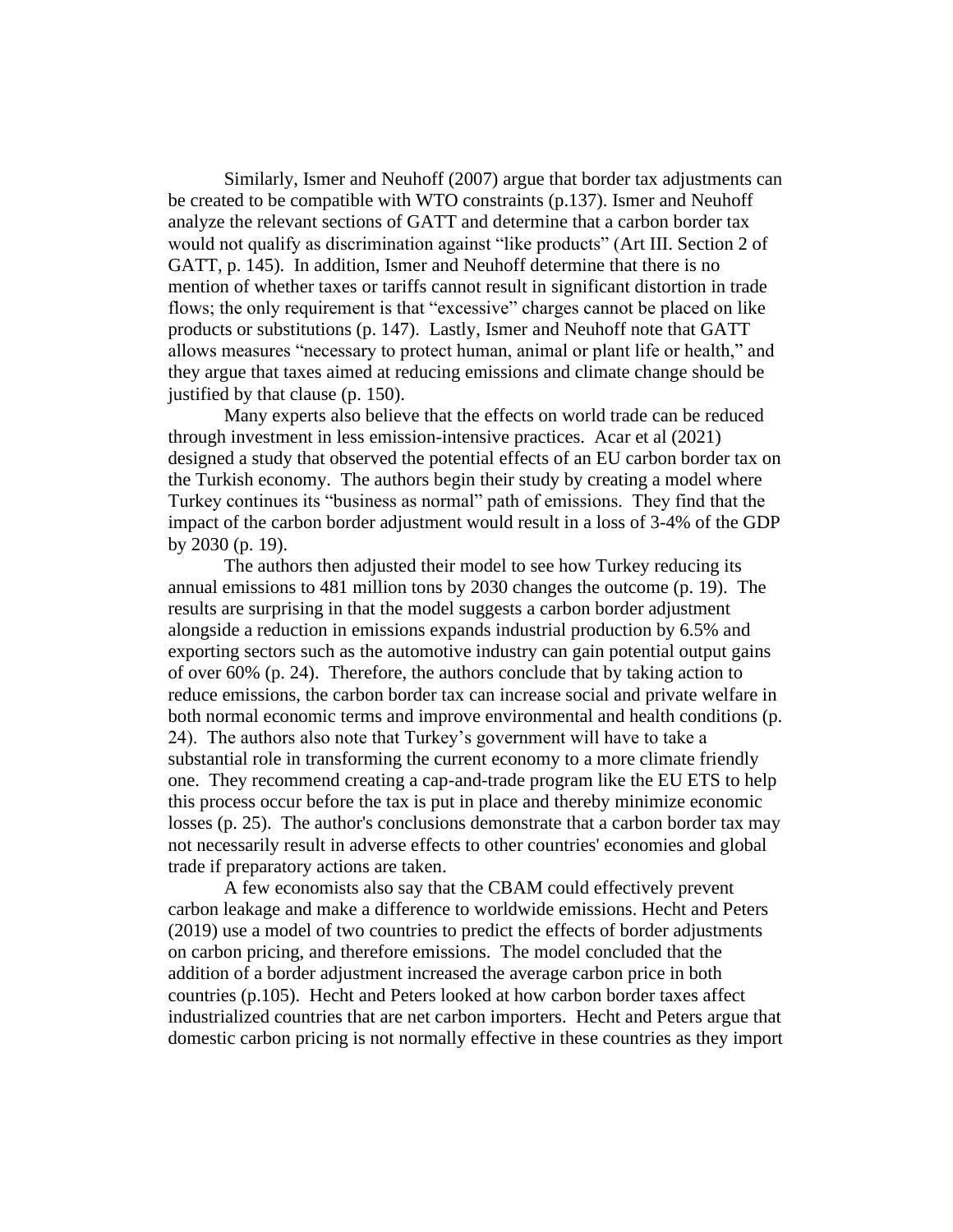carbon intensive goods. However, with a border adjustment tax, the burden of the tax switches from production to consumption, resulting in a carbon price that affects more goods (p. 105). Hecht and Peters argue in favor of a carbon tax to support domestic carbon pricing, although they do mention it is difficult to determine the overall welfare effects of a carbon tax when it is implemented.

Ismer and Neuhoff (2007) agree and argue for carbon border adjustments as an "economically viable approach to address leakage effects" (p. 158). Kuik and Hofkes (2009) hold a slightly different opinion, concluding that a carbon border tax can somewhat reduce some industries' emissions. They advocate for a tax to be placed on the iron and steel industry as they are particularly carbon intensive, as well as susceptible to carbon leakage (p.1743). The authors' calculations indicate that carbon leakage in the steel industry, due to the ETS, is 35% (p. 1746). It is important to mention that overall, they argue that a carbon border tax would have modest impacts on carbon leakage. (p. 1747) The first stage of the CBAM, however, will be placed on iron and steel, as well as a few other industries.

Lastly, several authors note the importance of action to demonstrate the seriousness of climate change and the need to act in both developed and developing countries. Kuik and Hofkes (2010) note that a carbon border tax provides a "carbon price signal" that could lead to firms and sectors around the world taking steps to reduce their emissions (p. 1747). Acar et al (2021) highlight the European Green Deal announced in 2019 and its goal to create a climate neutral continent by 2050 (p. 2). By putting in place the CBAM, the EU makes progress towards achieving the ambitious goals laid out in this deal and encourages other countries to take a more active stance on crafting climate policy.

#### **Discussion and Recommendations**

After conducting a thorough literature review of the possible implications of carbon border taxes and the EU's CBAM proposal, the CBAM seems to be an effective policy that is WTO compliant and can set a worldwide standard for carbon pricing and reducing emissions in economic production. The CBAM is not a discriminatory tariff as it applies evenly to every country and matches the carbon price within the EU itself. In addition, the EU has consulted various committees on how best to determine a WTO compliant border tax. The former Director-General of the WTO defined the CBAM as a "precautionary" measure and not a protectionist one (Júlvez, 2021). However, economists are expecting some challenges. But as the GATT allows for some exemptions based on health and environmental reasons, it's clear that the WTO will uphold these disputes (Júlvez). However, the proposal has some justifiable critiques, especially regarding the effect on developing countries and the global trade market. There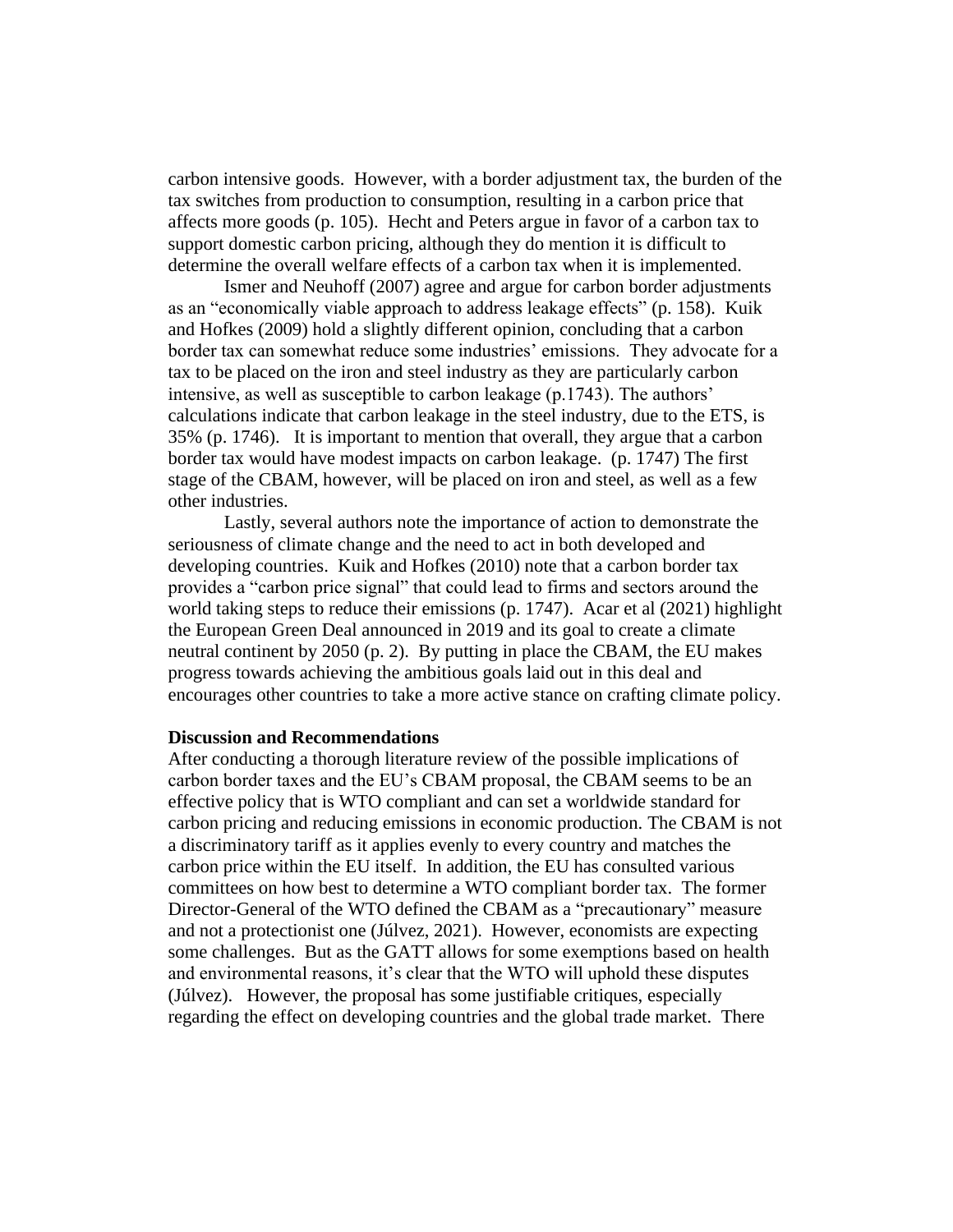are several steps the EU can take to address these concerns while ensuring that the CBAM will be as effective as possible.

#### *Ensure a Transition Period to Reduce Costs and Supply Shock*

The first necessary step is one the EU is already taking: ensuring a transition period is in place to avoid supply shock and increased cost on producers. Aylor et al (2020) had concerns about the effects on the world economy once the border tax is put into place. As Acar et al (2021) discovered, it is imperative for a country to have time to encourage eco-friendly changes of inputs and electricity sources in firms to avoid their economy from being negatively affected by the CBAM. The EU has already created plans for a slow transition to allow for a "careful, predictable, and proportionate transition for EU and non-EU businesses as well as authorities" (European Commission). During this transition period between 2023 and 2026, firms belonging to the sectors initially chosen to be covered (cement, iron and steel, aluminum, fertilizers, and electricity) will have to report annually the emissions in the production of the goods but will not be charged (European Commission). This slow transition will allow countries and businesses time to decide whether it is in their best interest to pay the taxes or transition to cleaner energy.

## *Put in Place Standardized Emission Calculations and Reduce Administrative Burdens*

The EU should also take steps to ensure that the CBAM can be enforced, and that emissions calculated are accurate. Zachmann et al (2020) raises the issue of the situation where companies may object to disclosing details of their operations, including location and emissions output (p. 8). The EU has determined that those exporting to the EU will be able to use default values (calculated by using average CO2 emissions for each product) to determine the number of carbon certificates that will need to be purchased (European Commission). Firms can also retroactively give data for their actual emissions and receive some carbon certificates back. This demonstrates that the EU is thinking about the feasibility of creating a carbon border tax for products produced in various countries. By calculating a set value of emissions for each product, firms can choose to use the default value instead of employing costly mechanisms. In addition, Lowe suggests that the EU should take on more of the financial and administrative burden to reduce costs to smaller firms, especially in lower-income countries (p. 5). Lowe could envision this cost to the EU being recouped from the CBAM revenue, resulting in no additional cost to the EU while reducing costs for smaller firms reducing a possible trade barrier.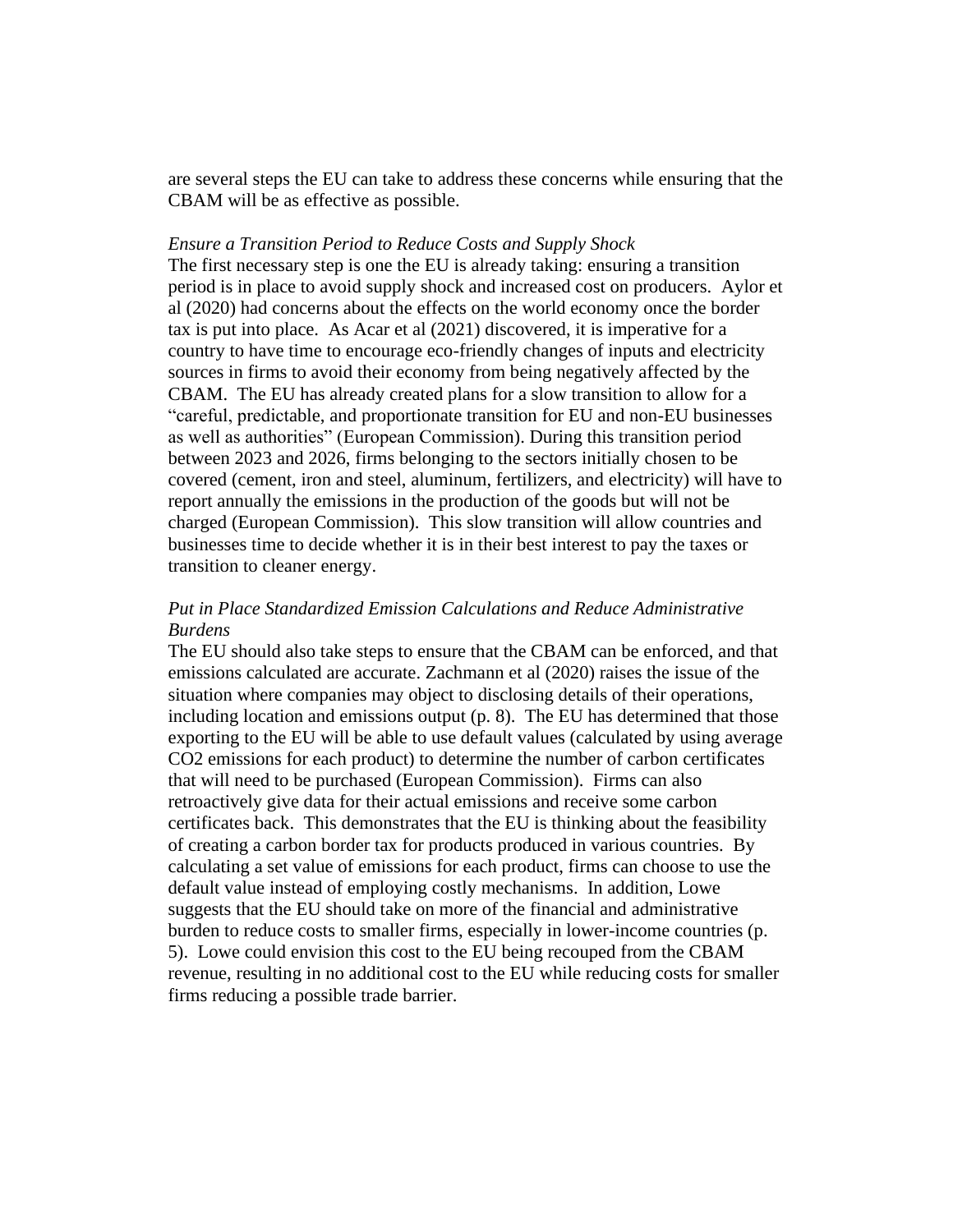## *Gain International Support and Expand Carbon Border Tax Programs Worldwide*

The EU must gain international support before this program is put into place. There is a fear of retaliation from other countries due to the perception that this border tax is protectionist. The EU should take time to work with its trading partners and at least garner support for its proposal. If the EU can persuade other countries that this proposal is necessary and important, there could be additional domestic climate policies worldwide that would complement the carbon pricing in the EU. The best-case scenario would be a country such as the US putting into place a carbon border tax (if not the same one). This would result in further emissions reduction and create another global collaboration that takes a stance against climate change.

#### *Reduce Disproportionate Effect on Developing Countries*

The biggest obstacle for the EU to overcome is the effect on developing countries. Michalek (2021) suggests that a carbon border adjustment could boost low carbon investments abroad. Clean technology investment can result in increased efficiency and productivity, something that Michalek (2021) argues would be extremely beneficial and profitable to developing countries. The EU could help this process by encouraging foreign direct investment (FDI) in those developing countries that will have to make the most changes to their production lines and invest clean technology abroad. The EU could make clean technology more accessible in these countries and help progress towards cleaner technology (Ianchovichina and Onder, 2021). This is something the EU has noted it is willing to do and says, "the EU also stands ready to work with low-and middle-income countries towards the decarbonization of their manufacturing industries. The Union will also support less developed countries with the necessary technical assistance" (European Commission). Ianchovichina and Onder note that targeted technology transfer programs can be put in place to help this process.

There are also many suggestions by economists and researchers for the EU to reduce other trade barriers for products produced with fewer emissions to complement the policy and increase the incentive to change to greener technology (Ianchovichina and Onder).

Lowe argues that other steps can be taken to reduce tariffs and trade barriers for developing countries, namely the EU's aggregate 'most favoured nation' tariff that applies to countries where trade agreements are not in place (p. 6). The EU needs to follow through on its promise to aid low- and middle-income countries to ensure their economies are not negatively affected and achieve the transition to greener technology.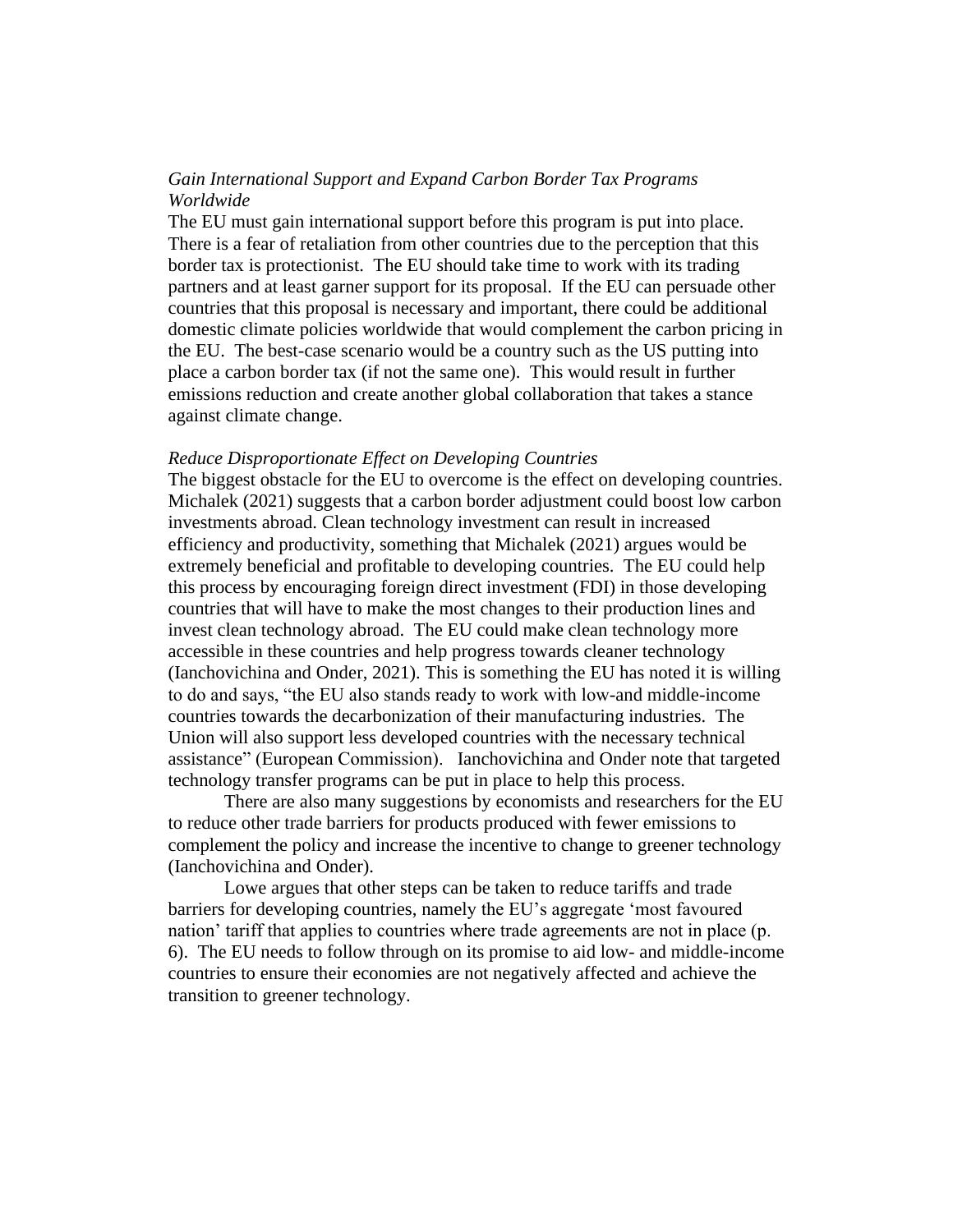### **Conclusion**

Although the CBAM is an ambitious and first-of-its-kind policy, there is evidence that an international carbon border tax will successfully reduce emissions and reduce carbon leakage. At this point, it is difficult to determine the exact effects this policy would have due to the continuation of COVID-19's effects on the supply chain and worldwide economy. However, it is imperative that as the EU moves forward with its proposal, it gains international support and works to support developing countries' economies in order to prevent supply shock, trade wars, and rising consumer costs. If done properly, the CBAM can demonstrate the EU is a global leader in climate policy and increase the use of carbon pricing throughout the globe. It is time that carbon is considered in all production to reduce the effects of climate change. The EU's CBAM proposal could accomplish these goals and be an effective economic policy to reduce emissions and contribute to the world's efforts to lessen the effects of climate change.

#### **References**

- Abnett, K., & Twidale, S. (2021, July 14). *EU proposes world's first carbon border tax for some imports*. Reuters. Retrieved November 11, 2021, from https://www.reuters.com/business/sustainable-business/eu-proposes-worldsfirst-carbon-border-tax-some-imports-2021-07-14/.
- Acar, S., Aşıcı, A. A., & Yeldan, A. E. (2021). Potential effects of the EU's Carbon Border Adjustment Mechanism on the Turkish economy. *Environment, Development and Sustainability*. https://doi.org/10.1007/s10668-021-01779-1
- Aylor, B., Gilbert, M., Lang, N., McAdoo, M., Öberg, J., Pieper, C., Sudmeijer, B., & Voigt, N. (2020, June 20). *How an EU Carbon Border Tax Could Jolt World Trade*. Retrieved November 7, 2021, from https://imagesrc.bcg.com/Images/BCG-How-an-EU-Carbon-Border-Tax-Could-Jolt-World-Trade-Jun-2020\_tcm58-252002.pdf.
- Böhringer, C., Schneider, J., & Asane-Otoo, E. (2021). Trade in carbon and carbon tariffs. *Environmental and Resource Economics*, *78*(4), 669–708. https://doi.org/10.1007/s10640-021-00548-y
- *Canada's carbon taxes*. Citizens' Climate Lobby. (2021, May 6). Retrieved November 11, 2021, from https://citizensclimatelobby.org/lasertalks/british-columbias-revenue-neutral-carbon-tax/.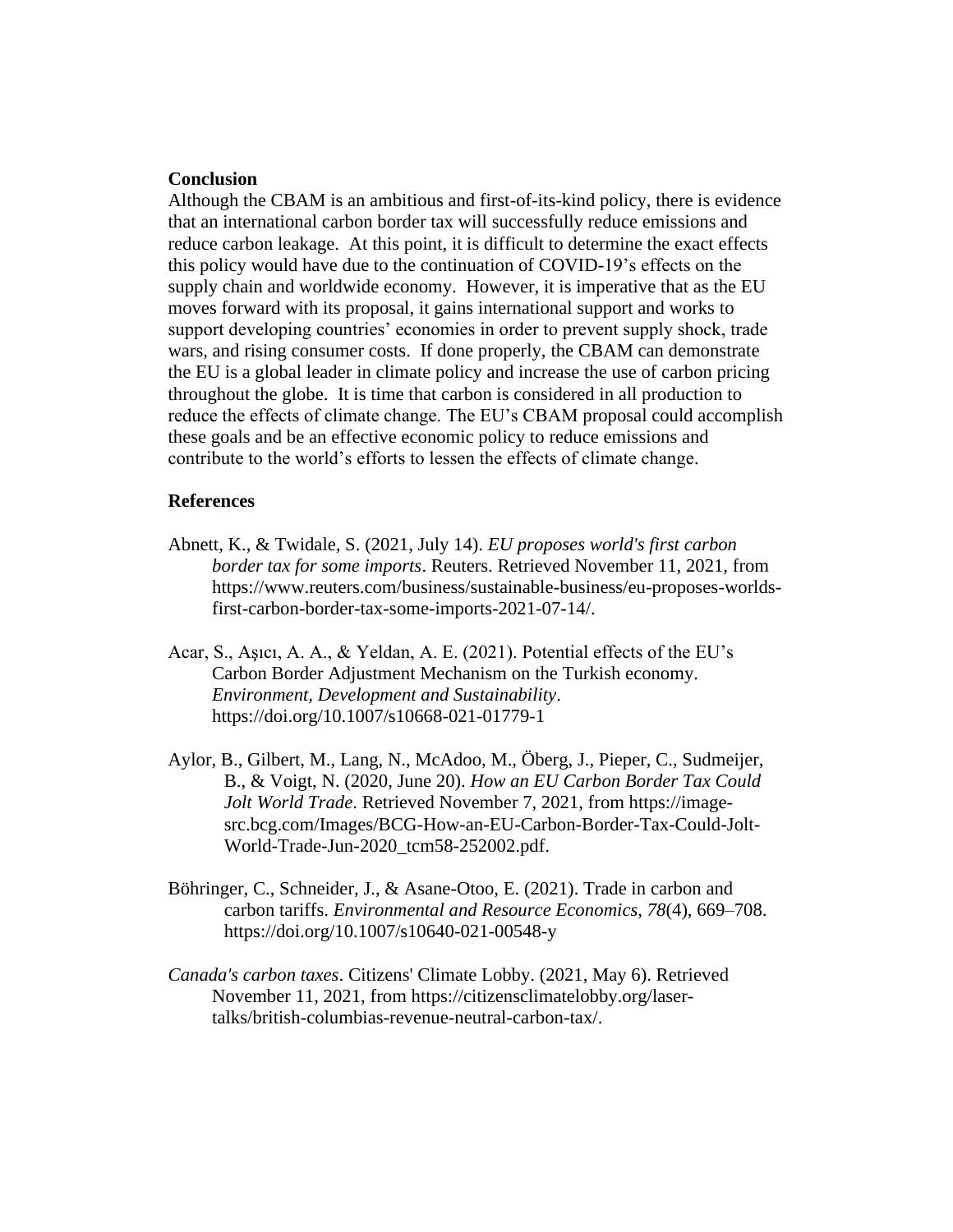- *Carbon Border Adjustment Mechanism: Questions and Answers*. European Commission - European Commission. (n.d.). Retrieved November 17, 2021, from https://ec.europa.eu/commission/presscorner/detail/en/qanda\_21\_3661.
- *Carbon tax basics*. Center for Climate and Energy Solutions. (2021, October 21). Retrieved November 7, 2021, from https://www.c2es.org/content/carbontax-basics/.
- Funke, F., & Mattauch, L. (2018, August 10). *Why is carbon pricing in some countries more successful than in others?* Our World in Data. Retrieved November 7, 2021, from https://ourworldindata.org/carbon-pricingpopular.
- Hecht, M., & Peters, W. (2018). Border adjustments supplementing nationally determined carbon pricing. *Environmental and Resource Economics*, *73*(1), 93–109. https://doi.org/10.1007/s10640-018-0251-y
- Ianchovichina, E., & Onder, H. (2021, October 5). *Carbon border taxes: What are their implications for developing countries?* Brookings. Retrieved November 4, 2021, from https://www.brookings.edu/blog/futuredevelopment/2021/10/05/carbon-border-taxes-what-are-their-implicationsfor-developing-countries/
- Ismer, R., & Neuhoff, K. (2007). Border Tax Adjustment: A feasible way to support stringent emission trading. *European Journal of Law and Economics*, *24*(2), 137–164. https://doi.org/10.1007/s10657-007-9032-8
- Júlvez, I. de O. (2021, August 13). *Eu carbon border adjustment mechanism compliance with WTO rules*. Australian Institute of International Affairs. Retrieved November 17, 2021, from https://www.internationalaffairs.org.au/australianoutlook/eu-carbon-borderadjustment-mechanism-compliance-with-wto-rules/
- Kuik, O., & Hofkes, M. (2010). Border Adjustment for European emissions trading: Competitiveness and carbon leakage. *Energy Policy*, *38*(4), 1741– 1748. https://doi.org/10.1016/j.enpol.2009.11.048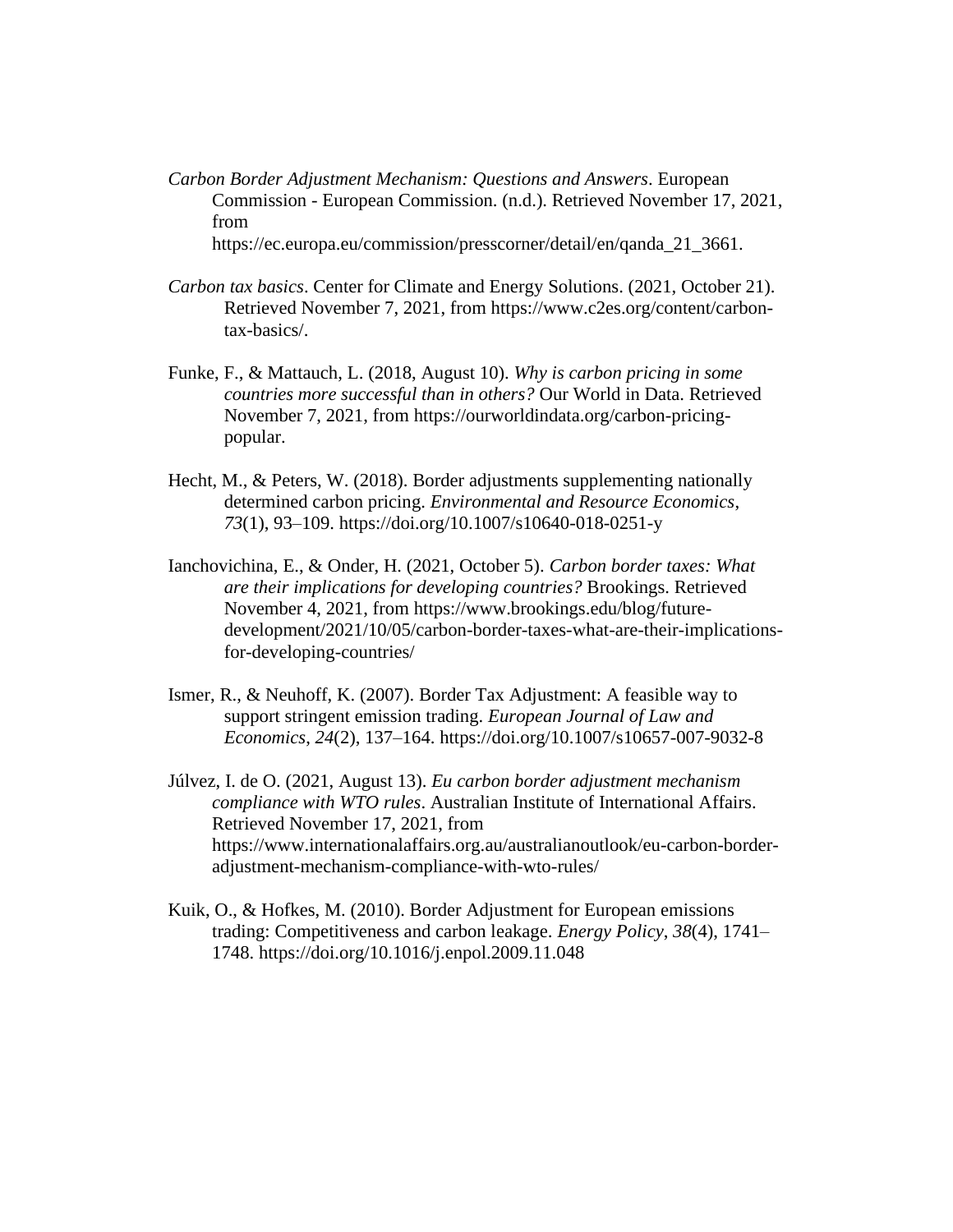- Kuo, T. C., Hong, I.-H., & Lin, S. C. (2016). Do carbon taxes work? analysis of government policies and enterprise strategies in equilibrium. *Journal of Cleaner Production*, *139*, 337–346. https://doi.org/10.1016/j.jclepro.2016.07.164
- Lowe, S. (2019, September). *Should the EU tax imported CO2?* Centre for European Reform. Retrieved November 4, 2021, from https://www.cer.eu/insights/should-eu-tax-imported-co2
- Mattoo, A., Subramanian, A., van der Mensbrugghe, D., & He, J. (2013). Trade effects of alternative carbon border-tax schemes. *Review of World Economics*, *149*(3), 587–609. https://doi.org/10.1007/s10290-013-0159-0
- Michalek, G. (2015). Progressive optimal technology-based Border Carbon Adjustment (pot BCA) - a new approach to an old carbon problem. *Environmental Modeling & Assessment*, *21*(3), 323–337. https://doi.org/10.1007/s10666-015-9484-0
- Morris, A. (2018, July 26). *Making border carbon adjustments work in law and Practice*. Brookings. Retrieved November 4, 2021, from https://www.brookings.edu/research/making-border-carbon-adjustmentswork-in-law-and-practice/
- Nedumpara, J. J., & Pradeep, S. (2020). Implementing carbon tax: From rhetoric to reality. *SSRN Electronic Journal*. https://doi.org/10.2139/ssrn.3698022
- Plumer, B. (2021, July 14). *Europe is proposing a border carbon tax. what is it and how will it work?* The New York Times. Retrieved November 11, 2021, from https://www.nytimes.com/2021/07/14/climate/carbon-border-tax.html
- Plumer, B., & Popovich, N. (2019, April 2). *These countries have prices on carbon. are they working?* The New York Times. Retrieved November 7, 2021, from https://www.nytimes.com/interactive/2019/04/02/climate/pricing-carbonemissions.html
- Taxation and Customs Union, Carbon border: Adjustment mechanism (n.d.). Retrieved from https://ec.europa.eu/taxation\_customs/green-taxation-0/carbon-border-adjustment-mechanism\_en